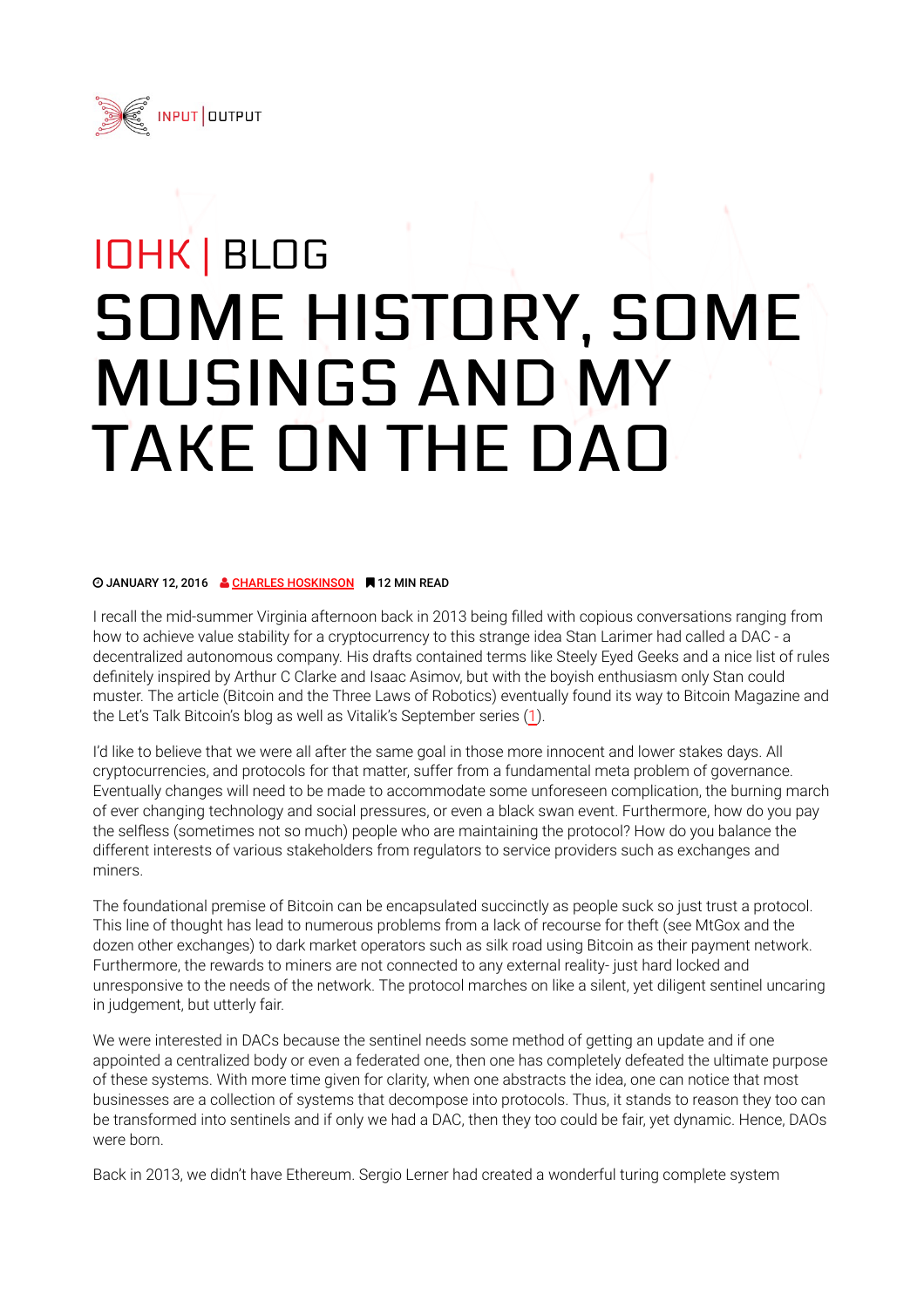intended for gaming called Qixcoin, but it wasn't well known or funded. Thus, DAOs didn't have the requisite technology nor a clear commercial path forward. Yet with the dawn of the crowdsale and Ethereum as a platform, this reality has changed.

Now up to this point, it is reasonable to assess what progress has been made. The existence of the crowdsale our space has been using for the last few years has created a funding mechanism for all kinds of interesting projects ranging from Maidsafe to Swarm. Whether these produce utility or are attractive places to store value is yet mostly unproven; however, it's truly amazing to see the amount of passion and enthusiasm. Of course, never forget that people suck so yes a lot of fraud seems to be seeping in (See Hoskinson Doctrine).

Ethereum has created a way of deploying distributed protocols with a host network that has known and probably strong security guarantees about the execution of the code. Whether this system can be made secure under some reasonable formal model and associated proofs and also made efficient is another story. Yet we should at least concede that it's a pretty fun sandbox to run experiments.

The DAO is one such experiment, which brings us to the ultimate point of this article. Slock.it and their affiliates apparently wanted to create a large pool of capital that could be used to fund interesting projects (sound like any type of structure you could think of?), but make the pool a sentinel without a master. Just some helpful curators and the Ethereum network's guarantees behind it.

Ideally, a Surowiecki utopian wisdom would envelope the DAO making it the smartest way to allocate capital or something along those lines. To be honest, I mostly ignored the original proposal thinking that people wouldn't invest much time or money into it.

Common sense seems to yield a litany of concerns from the fidelity of the code controlling this concept to the creator's utter unwillingness to stand behind the DAO from a legal sense. If something goes wrong, then no one is responsible? Do we have sufficient faith in our ability to do things perfectly right the first time that we are willing to invest in a blameless system? Imagine if planes worked this way. Would you fly?

Furthermore, there was a reckless desire to maximize the size of the fundraiser without any concern to factors everyone should be wary of in some capacity. Why wasn't the DAO milestoned with the majority of the funds stored in a large multi-signature feeder contract that gradually released money into the main fund given progress and investment success? Who was responsible for maintaining, upgrading and auditing the code long term? What metrics should the DAO be held accountable for over the long term? Apparently, having a dream team means that we should abandon basic due diligence and the ability to imagine bad events happening. Does anyone recall a certain other company called Theranos?

So now we are faced with the predictable nightmare scenario only yielded from grand hubristic endeavors such as the unsinkable titanic. The DAO has been looted by a hacker who potentially has enough pithy gall to claim that the theft actually conforms to the **DAO's terms and conditions**. Lawyers, please bookmark everything you find on Tual and his friends. This class action lawsuit is writing itself.

So why should Ethereum care? The point of the system is to be a sandbox for ideas to succeed or fail. It's a lab for experiments. That's why Ethereum is worth so much money as a system. Following this line of thought, Ethereum SHOULDN'T CARE.

You don't change the lab when someone performs a poorly formed experiment. You blame the chemist and move on. We can make a fair argument for better safety equipment (which has already been proposed), but you don't change the nature of a facility to accommodate someone who screwed up.

Yet Vitalik and others close to the Ethereum Foundation are advocating to do just that. They want to fork the protocol in order to prevent the theft. **Bruce Fenton** and others have already done a good job explaining why this proposal is an extremely bad idea. It's pointless to add another argument to the pile. Rather I'd like to take this opportunity to explain what has really failed in the Ethereum ecosystem. It has a governance problem.

Several of the Founders have scattered across the seven seas and created new commercial ventures ranging from Consensys to Ethcore. Each has its own blend of fiduciary obligations depending upon their investors